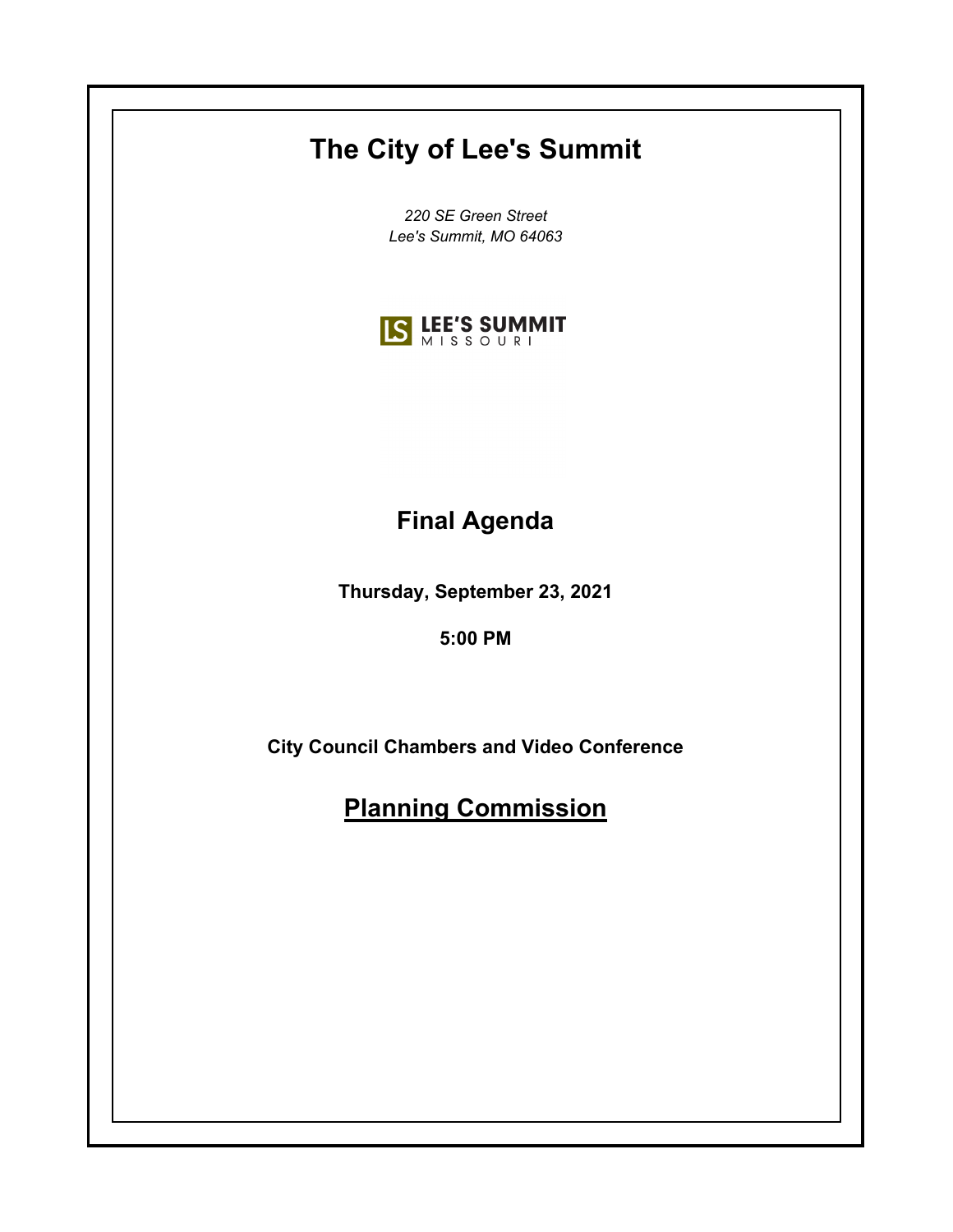**Notice is hereby given that the Planning Commission for the City of Lee's Summit will meet on Thursday, September 23, 2021, at 5:00 pm in the City Council Chambers at City Hall, 220 SE Green Street, Lee's Summit, Missouri, and via video conference as provided by Section 2-50 of the City of Lee's Summit Code of Ordinances, adopted by the City Council on June 15, 2021, Ordinance No. 9172.** 

**Persons wishing to comment on any item of business on the agenda, including public testimony during a Public Hearing, via video conference may do so by sending a request prior to 5:00 p.m. on Wednesday, September 22, 2021, to the City Clerk at clerk@cityofls.net to attend the meeting on the video conferencing platform. The City Clerk will provide instructions regarding how to attend by this method.**

Call to Order

Roll Call

Approval of Agenda

Public Comments

1. Approval of Consent Agenda

| <b>A.</b> TMP-2042 | Appl. #PL2021-183 - FINAL PLAT - Paragon Star, 4th Plat, Lots 5, 6, 7A-7C and 8; |
|--------------------|----------------------------------------------------------------------------------|
|                    | Paragon Star, LLC, applicant                                                     |
| Presenter:         | William Brown, applicant                                                         |
|                    | Jennifer Thompson, Senior Staff Planner                                          |

**B.** [2021-4374](http://lsmo.legistar.com/gateway.aspx?m=l&id=/matter.aspx?key=6976) Approval of the September 9, 2021, Planning Commission minutes

## Public Hearings

| 2. | 2021-4372  | Appl. #PL2021-252 - REZONING from CP-2 to RLL - 4871 SW Raintree Pkwy; J.P.     |
|----|------------|---------------------------------------------------------------------------------|
|    |            | Roberts, applicant                                                              |
|    | Presenter: | C. Shannon McGuire, Planner                                                     |
|    |            | J. P. Roberts, Applicant                                                        |
| a. | TMP-2035   | An Ordinance approving a rezoning from district CP-2 to district RLL for        |
|    |            | approximately 16.25 acres located at 4871 SW Raintree Parkway in accordance     |
|    |            | with the provisions of Chapter 33, the Unified Development Ordinance of Lee's   |
|    |            | Summit Code of Ordinances, for the City of Lee's Summit, Missouri.              |
|    | Presenter: | Josh Johnson, AICP, Assistant Director of Plan Services                         |
|    |            | J. P. Roberts, Applicant                                                        |
| 3. | 2021-4389  | Appl. #PL2021-279 - PRELIMINARY DEVELOPMENT PLAN and PL2021-280 -               |
|    |            | SPECIAL USE PERMIT for major automotive repair - Caliber Collision, 710 SE Blue |
|    |            | Pkwy; Cross Development-CC Lee's Summit, LLC, applicant                         |
|    | Presenter: | Victoria Nelson, Planner                                                        |
|    |            | Nick Fore, Applicant                                                            |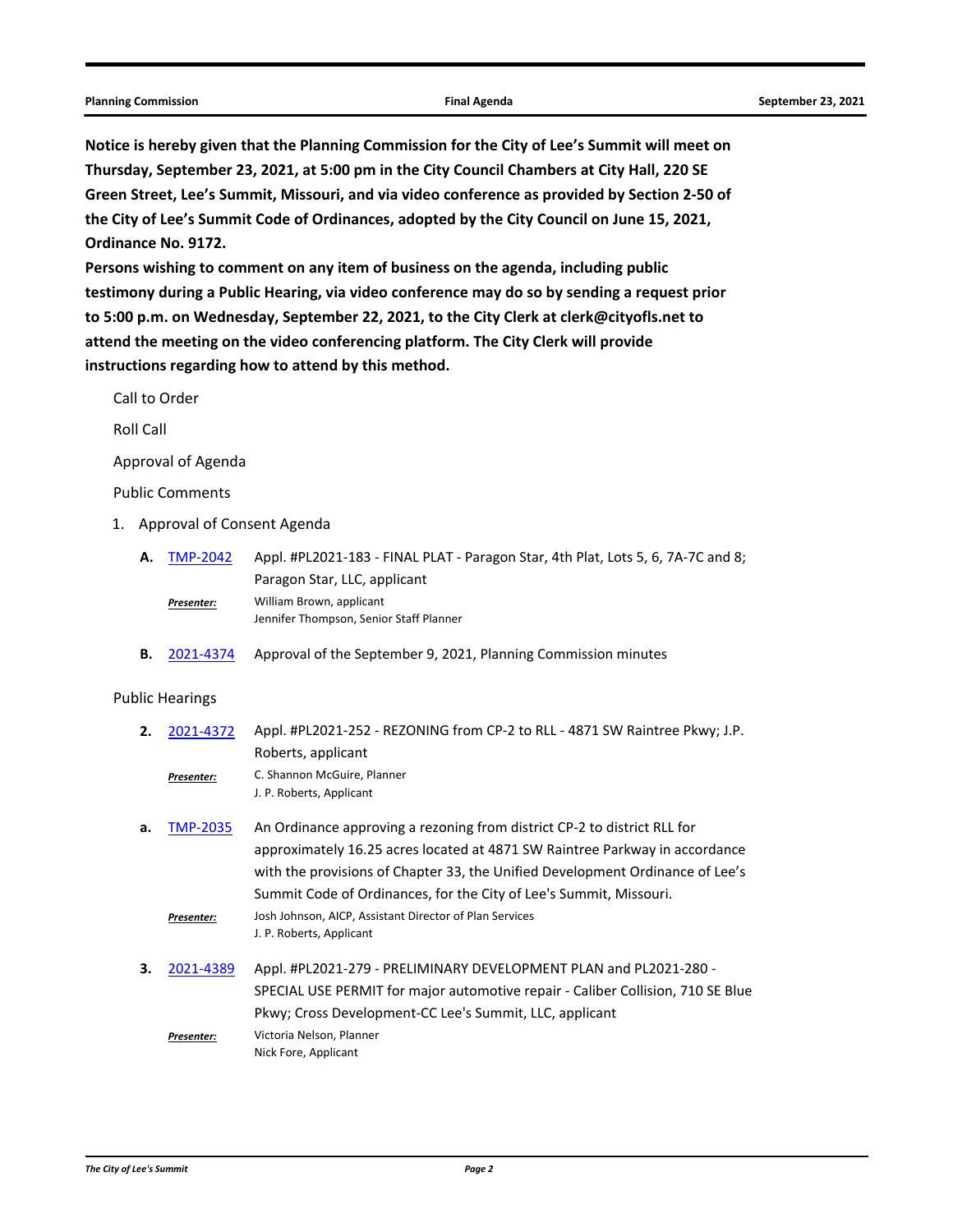| а.          | <b>TMP-2044</b><br>Presenter: | An Ordinance approving a preliminary development plan located at 710 SE Blue<br>Pkwy, proposed major automotive repair in district CP-2, in accordance with the<br>provisions of Chapter 33, the Unified Development Ordinance, of the Code of<br>Ordinances for the city of Lee's Summit, Missouri<br>Josh Johnson, AICP, Assistant Director of Plan Services                                                                                                                                                         |  |  |
|-------------|-------------------------------|------------------------------------------------------------------------------------------------------------------------------------------------------------------------------------------------------------------------------------------------------------------------------------------------------------------------------------------------------------------------------------------------------------------------------------------------------------------------------------------------------------------------|--|--|
|             |                               | Nick Fore, Applicant                                                                                                                                                                                                                                                                                                                                                                                                                                                                                                   |  |  |
| b.          | <b>TMP-2045</b>               | An Ordinance approving a special use permit for major automotive repair in<br>district CP-2 (Planned Community Commercial District), located at 710 SE Blue<br>Pkwy for a period of thirty (30) years, all in accordance with the provisions of<br>Chapter 33, the Unified Development Ordinance, of the Code of Ordinances for<br>the City of Lee's Summit, Missouri.<br>Josh Johnson, AICP, Assistant Director of Plan Services                                                                                      |  |  |
|             | Presenter:                    | Nick Fore, Applicant                                                                                                                                                                                                                                                                                                                                                                                                                                                                                                   |  |  |
| 4.          | 2021-4409                     | Appl. #PL2021-283 - PRELIMINARY DEVELOPMENT PLAN - Summit Park Church -<br>building and parking lot expansion, 425 SW Oldham Pkwy; Summit Park Church,<br>applicant                                                                                                                                                                                                                                                                                                                                                    |  |  |
|             | Presenter:                    | Jeremy Needham, Applicant Representative<br>Hector Soto, Jr., AICP, Planning Manager                                                                                                                                                                                                                                                                                                                                                                                                                                   |  |  |
| а.          | TMP-2051                      | An Ordinance approving a preliminary development plan for the proposed<br>Summit Park Church building and parking lot expansion, 425 SW Oldham Pkwy,<br>in accordance with the provisions of Chapter 33, the Unified Development<br>Ordinance of Lee's Summit Code of Ordinances, for the city of Lee's Summit,<br>Missouri.                                                                                                                                                                                           |  |  |
|             | Presenter:                    | Jeremy Needham, Applicant Representative<br>Hector Soto, Jr., AICP, Planning Manager                                                                                                                                                                                                                                                                                                                                                                                                                                   |  |  |
| 5.          | 2021-4377                     | Appl. #PL2021-282 - REZONING from AG to RP-1, RP-4 and CP-2; and<br>PRELIMINARY DEVELOPMENT PLAN - Blue Parkway mixed-density residential<br>development, 2840 SE Blue Pkwy; Griffin Riley Property Group, applicant                                                                                                                                                                                                                                                                                                   |  |  |
|             | Presenter:                    | C. Shannon McGuire, Planner<br>Jake Loveless, Applicant, Griffin Riley Property Group                                                                                                                                                                                                                                                                                                                                                                                                                                  |  |  |
| а.          | <u>TMP-2038</u>               | An Ordinance approving a rezoning from AG (Agricultural) to district RP-1<br>(Planned Single-Family Residential), RP-4 (Planned Apartment Residential<br>District) & CP-2 (Planned Community Commercial District) and preliminary<br>development plan for Blue Parkway Mixed-Density Residential Development,<br>located at 2840 SE Blue Parkway, in accordance with the provisions of Chapter<br>33, The Unified Development Ordinance of Lee's Summit Code of Ordinances,<br>for the City of Lee's Summit, Missouri. |  |  |
|             | <u>Presenter:</u>             | Josh Johnson, AICP, Assistant Director of Plan Services<br>Jake Loveless, Griffin Riley Property Group, Applicant                                                                                                                                                                                                                                                                                                                                                                                                      |  |  |
| Other Items |                               |                                                                                                                                                                                                                                                                                                                                                                                                                                                                                                                        |  |  |

**6.** [2021-4390](http://lsmo.legistar.com/gateway.aspx?m=l&id=/matter.aspx?key=6994) Staff Memo on Recommendation Criteria

*Presenter:* Presenter: Joshua Johnson